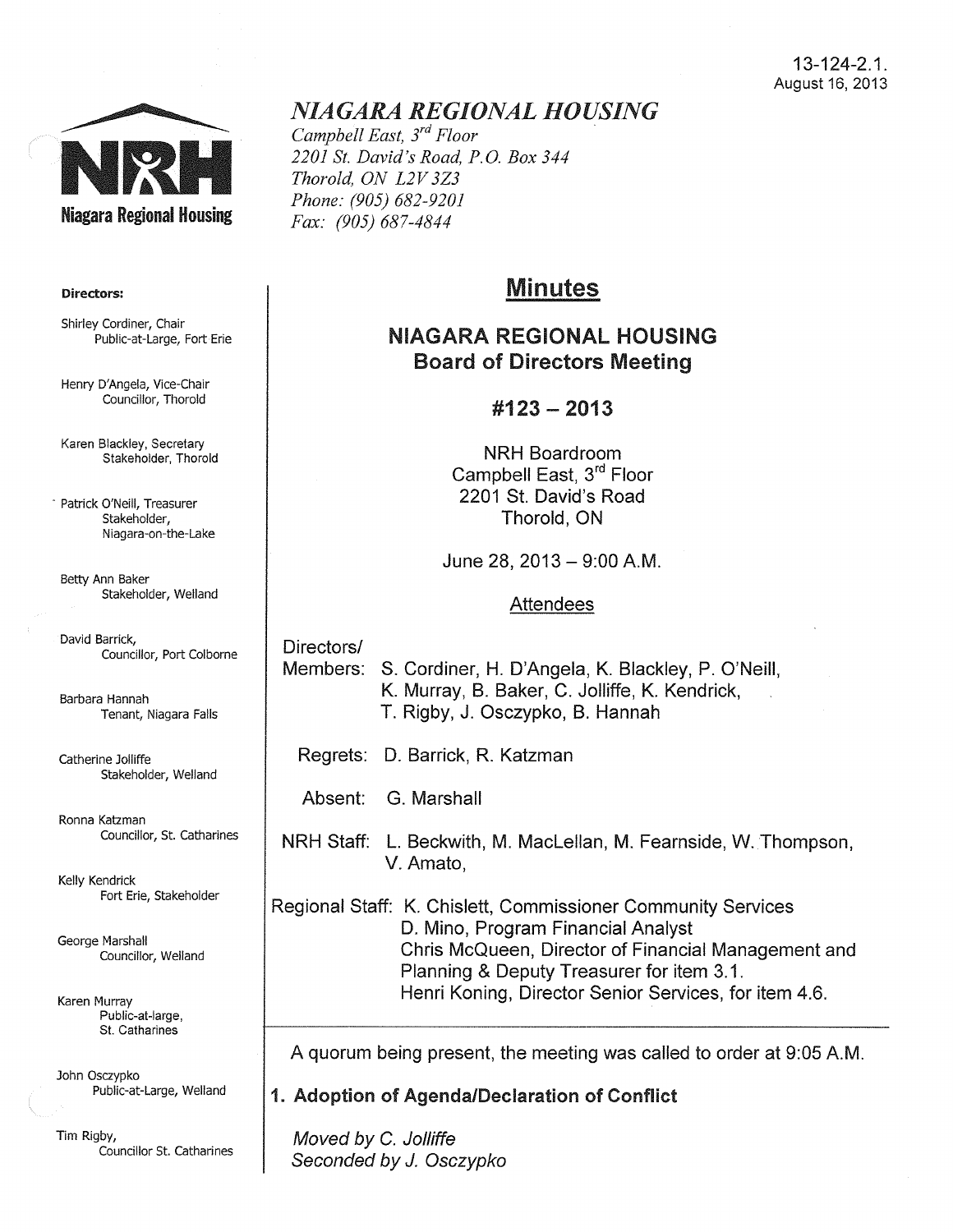## That the agenda be ADOPTED.

No conflicts of interest were declared.

### 2. Approval of Minutes

2.1. Minutes of the May 24, 2013 Meeting

Moved by P. O'Neill Seconded by K. Blackley

## That the minutes of the May 24, 2013 meeting be ADOPTED.

*CARRIED* 

#### Business Arising

2.2. Discussion re: Names of housing providers (EOA 13-122-3.4.)

At the last meeting the Board received a report on expiring housing provider operating agreements. Staff analysis and projections indicated that a few providers may not be financially viable when their agreements expire. This was just the first of such reports on the topic. The spreadsheet appendix did not identify housing providers by name but rather by a letter of the alphabet. The Directors requested staff to provide a copy of the spreadsheet with the housing provider names.

Staff brought copies of the revised spreadsheet and identified the following concerns if the spreadsheets were released in open session:

- The spreadsheet becomes a public document and individual providers have not be advised of their status;
- As a public report, each provider would be aware of other providers' financial position;
- This comparison could affect some providers adversely in their future business dealings with area vendors; and,
- It could potentially place some NRH Directors in a conflict position.

Staff was directed to seek a legal opinion regarding the above noted issues.

Action by: L. Beckwith

#### 3. New Business

#### 3.1. Cost Allocation Model ("below the line costs") – Presentation

Chris McQueen, Director of Financial Management and Planning & Deputy Treasurer, Niagara Region, distributed a copy of his presentation on the new Cost Allocation Model.

**CARRIED**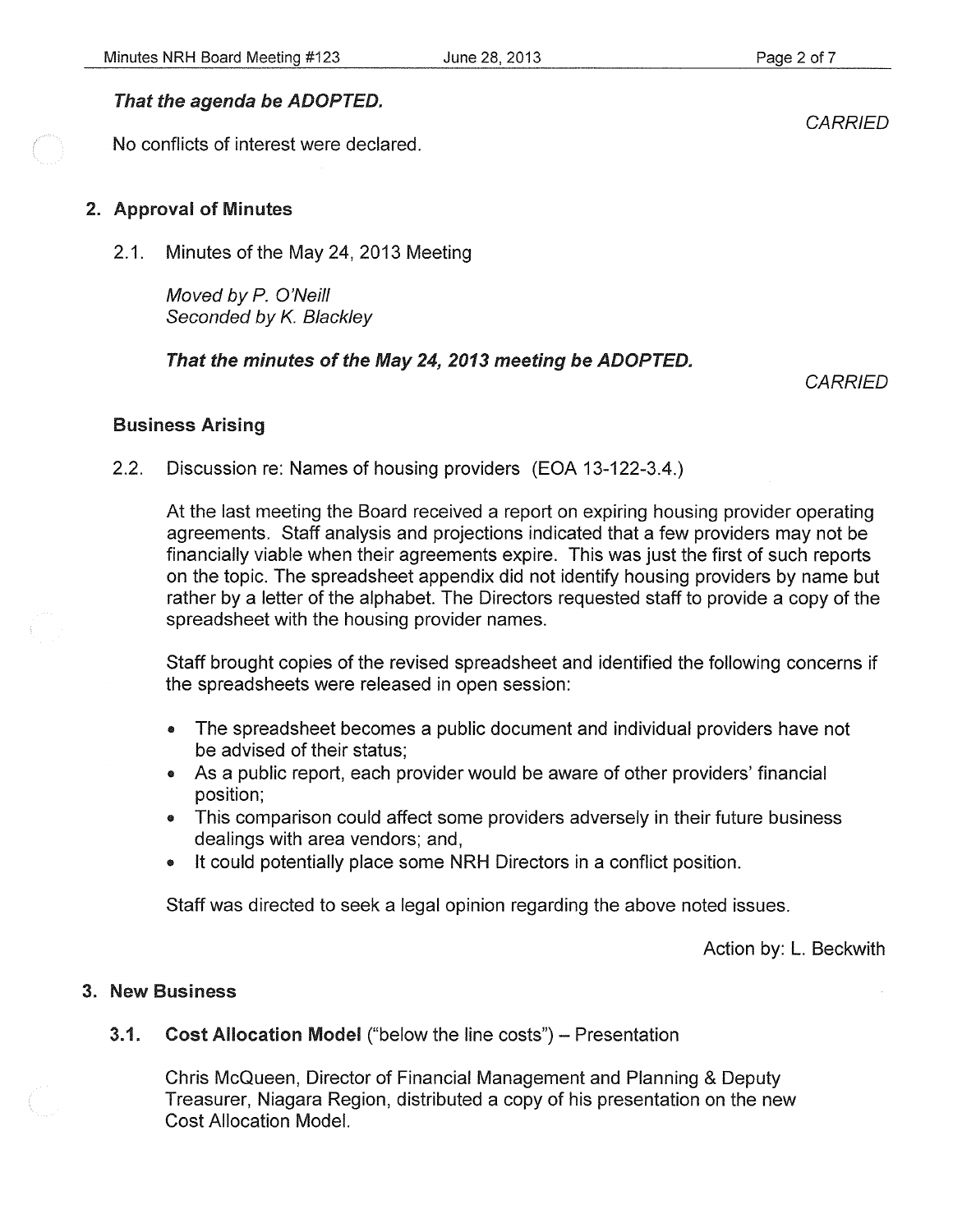- Direct external services ie. WSIB, postage, rent
- Direct "rate" based internal services ie. building maintenance, colour photocopies
- Indirect formula based not controllable by the department or ABC ie. finance, HR, IT, insurance, debt charges

It is anticipated that eventually base levels of service will be defined and reports to departments/ABCs available on a quarterly basis to support the allocation calculations.

The presentation was appreciated and Directors requested an HR Cost Allocation for NRH.

## 3.2. NRH 2013 Business Plan Update - Report 13-123-3.2.

Directors were asked to update page 2: Implement Pilot – Not Started to Implement Rykert Economic Development Pilot- Underway

Moved by K. Blackley Seconded by P. O'Neill

## That Niagara Regional Housing Board APPROVES the update to the NRH 2013 Business Plan as stated in report 13-123-3.2.

**CARRIED** 

## 3.3. Rooftop Telecommunications- Report 13-123-3.3.

Roof top antennas are a viable source of non-rental revenue which do not pose any greater health risk than does frequent cell phone use.

Moved by *H.* D'Angela Seconded by B. Baker

#### That the NRH Board APPROVES a limit of two roof top communications towers per building.

*CARRIED* 

## 3.4. Non-Smoking Building - 235 Fitch St. Welland - Report 13-123-3.4

Currently, there is no totally smoke-free environment, affordable rental building choice in the city of Weiland; the new Fitch Street building will provide that option.

Moved by *H.* D'Angefa Seconded by B. Baker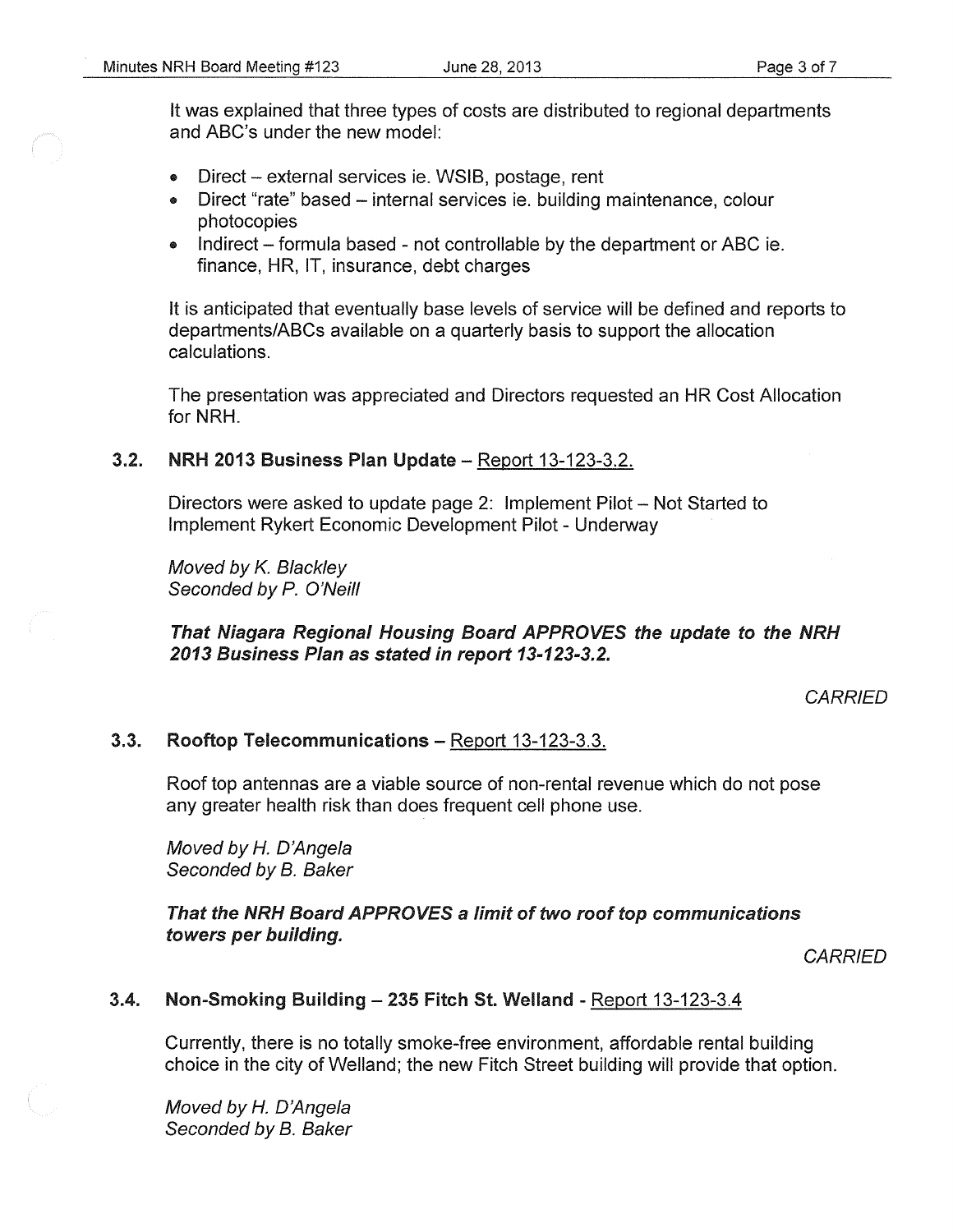That the NRH Board RECOMMENDS that the NRH policy on smoking be included or incorporated into the Public Health report noted in report 13-123-3.4.

CARRIED

3.4. a Moved by B. Baker Seconded by T. Rigby

## That the NRH Board APPROVES 235 Fitch Street East new building as a nonsmoking building

**CARRIED** 

The possibility of designating an on-site outdoor space for smoking was suggested, if tenants no longer have the freedom to smoke in their own homes.

## 3.5. Mandate Change - 140 Elmview Street, Welland - Report 13-123-3.5.

This pilot program seeks to alleviate the 12 year wait for Weiland non-seniors (age 16-54) to obtain rent-geared-to-income housing, by opening one of the seniors buildings on Elmview St. in Weiland to non-seniors. The tenants at the affected building have been consulted and support the mandate change.

Moved by T. Rigby Seconded by P. O'Neill

## That the NRH Board of Directors APPROVES an open age mandate mandate for 140 Elmview St. Weiland as a two year pilot.

CARRIED

#### 3.6. Housing First Pilot Program - Report 13-123-3.6.

The Housing First Pilot Program is intended to help people move quickly from homelessness by providing supports to help them find and keep housing. The first year of the program has been quite successful.

Moved by J. Osczypko Seconded by *P.* O'Neill

That Niagara Regional Housing Board of Directors RECEIVES report 13- 123-3.6. for information.

**CARRIED**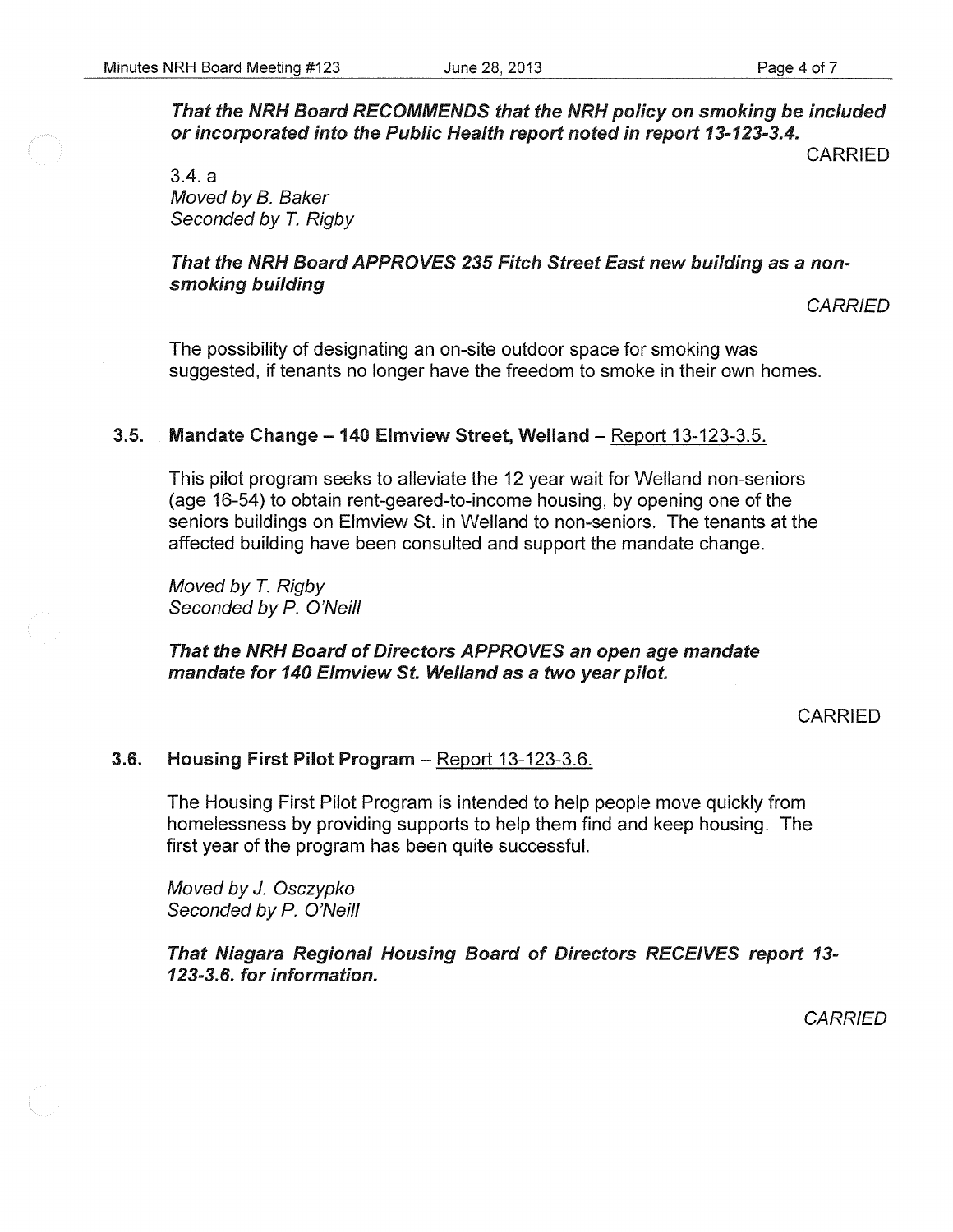#### 3.7. 2013 Award for Excellence in Co-operative Enterprise: Niagara Peninsula Homes http://www.youtube.com/watch?v=vZW-XGBfr8Y&feature=youtu.be

B. Baker's many accomplishments in community economic development were highlighted in this video.

#### 4. General Manager's Report

#### 4.1. Financial Statements as at May 31, 2013 -Report 13-123-4.1.

Moved by P. O'Neill Seconded by K. Blackley

### That the NRH Board of Directors APPROVES the financial statements as at May 31, 2013.

**CARRIED** 

This is the first time in NRH's history that a deficit is being projected for year end. Staff has requested a reconsideration of property tax assessments which will reduce some of the pressure currently being experienced.

The August Board meeting has been moved up to August 16<sup>th</sup> to meet the Region's budget approval timeline.

## 4.2. Provincial and Territorial Ministers Responsible for Housing call for sustainable Federal funding partnership, June 25, 2013

Press release was distributed. The need for long-term sustainable affordable and social housing was discussed and the Provincial and Territorial Ministers agreed to extend an invitation to the Federal Minister to attend their next meeting.

#### 4.3. Mother of two faces battle over mould, Niagara This Week, June 27,2013

Newspaper article distributed.

### 4.4. Mclaughlin St., Weiland, Block Party

Directors were invited to attend the  $5<sup>th</sup>$  annual block party at McLaughlin St. on July  $6^{th}$  from 1:00 to 4:00 P.M.

## 4.5. Update - Four Directors Leaving Board

September 2013 will see the completion of 4 directors' terms of office. NRH has received 2 applications for the one tenant position and 10 applications for the one Public at Large position but no applications for the two Co-op Stakeholder positions.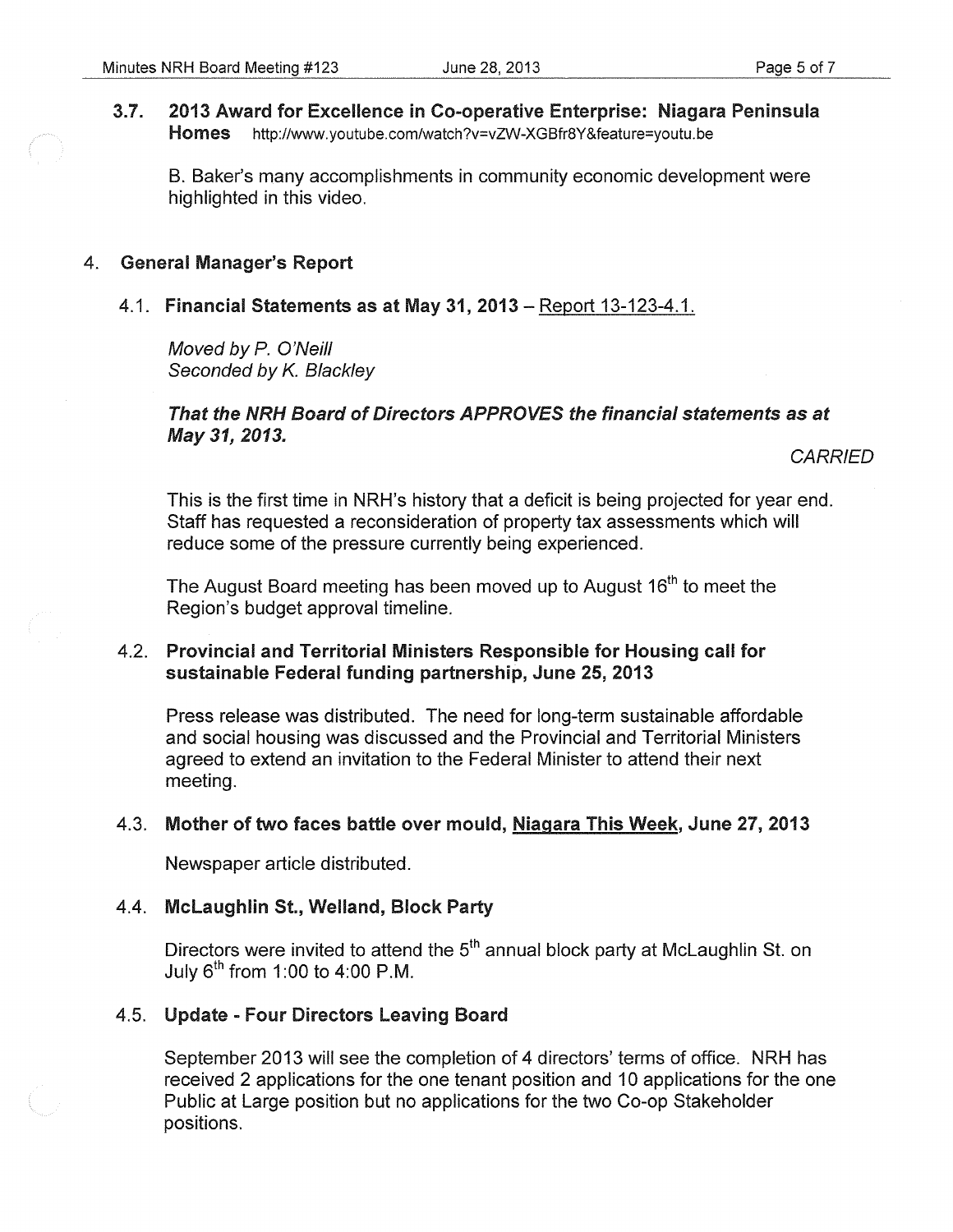Directors agreed that the submission deadline for applications from the Co-op sector would be extended to the 3<sup>rd</sup> week in July. If no applications are received for the Co-operative Director position, the following options were discussed:

- The definition of Co-operative Stakeholder might be redefined to include Federal Co-operatives;
- Decrease the time a director must be off Board before reapplying
- Extend the term of the existing Director's until the positions are filled.

## 4.6. Aging Well in Niagara - Community Input

Henri Koning, Director Senior Services joined the meeting to speak to informational item 8.2. Aging Well in Niagara- Community Input. Niagara Region has the fourth highest population of seniors in Ontario. 600 seniors from 12 municipalities participated, providing answers to such questions as what is allowing them to live at home and what would prevent them from staying at home.

Ms. Koning reviewed the nine main concerns noted in the report: Housing, In-Home Support, Wellness, Recreational and Social Programs, Health Services, Transportation, Lack of Awareness of Existing Programs and Services, Program Delivery and Capacity, Financial Limitations and Stigma About Asking for Help.

## 4.7. Housing and Homelessness Plan (HHP) Update

The HHAP will go to PHSS committee next Tuesday and to Council on July  $11<sup>th</sup>$ .

## 5. Chair's Report

No report

6. Closed Session - not required

#### 7. Committee Reports

- 7.1. Appeals Minutes of the May 14 & 28 & June 11, 2013 hearings were provided for information.
- 7.2. Executive Committee, K. Murray, Chair Minutes of the March 25, 2013 meeting were provided for information.